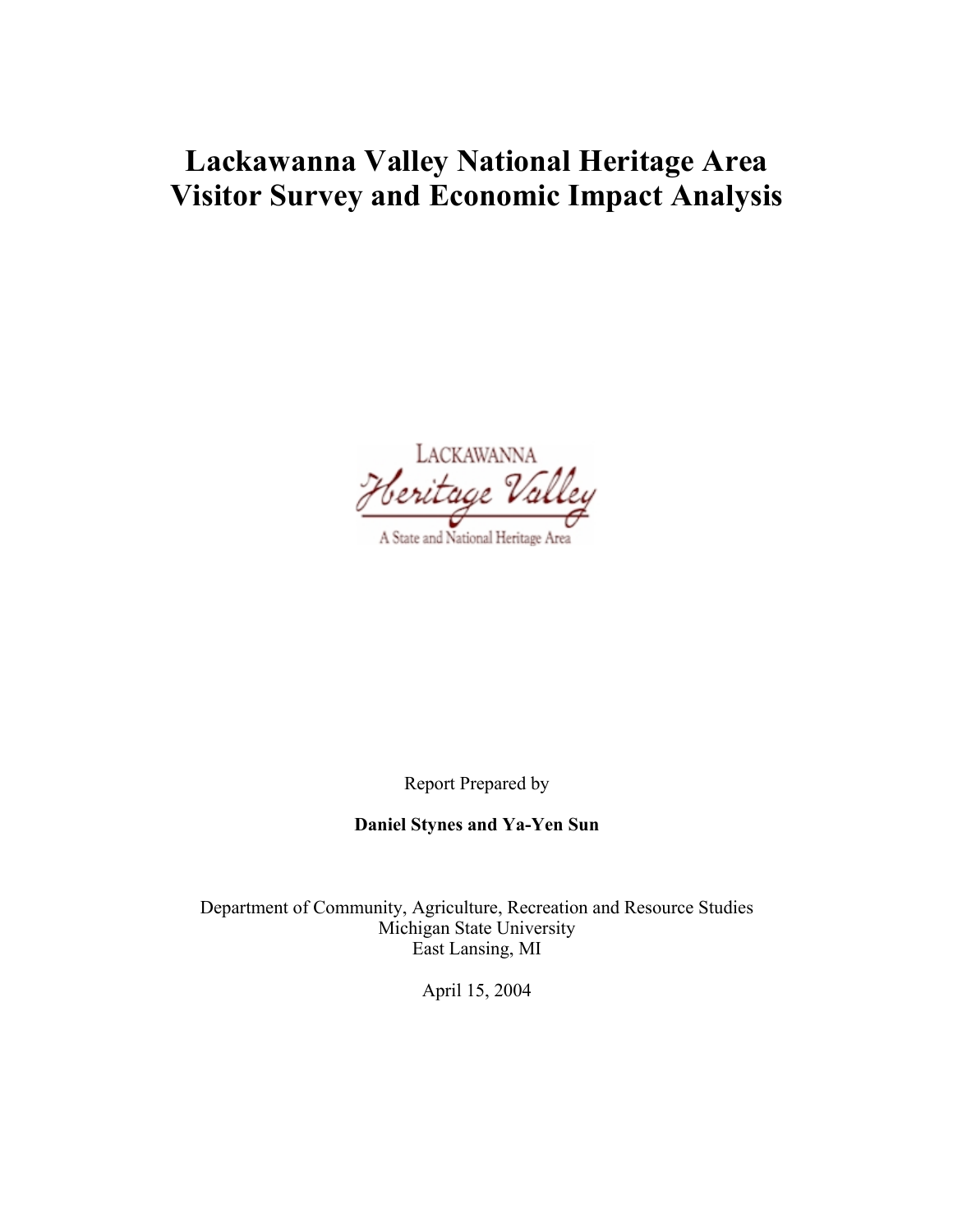

## **Table of Contents**

| LACKAWANNA VALLEY NATIONAL HERITAGE AREA VISITOR SURVEY4 |  |
|----------------------------------------------------------|--|
|                                                          |  |
|                                                          |  |
|                                                          |  |
|                                                          |  |
|                                                          |  |
|                                                          |  |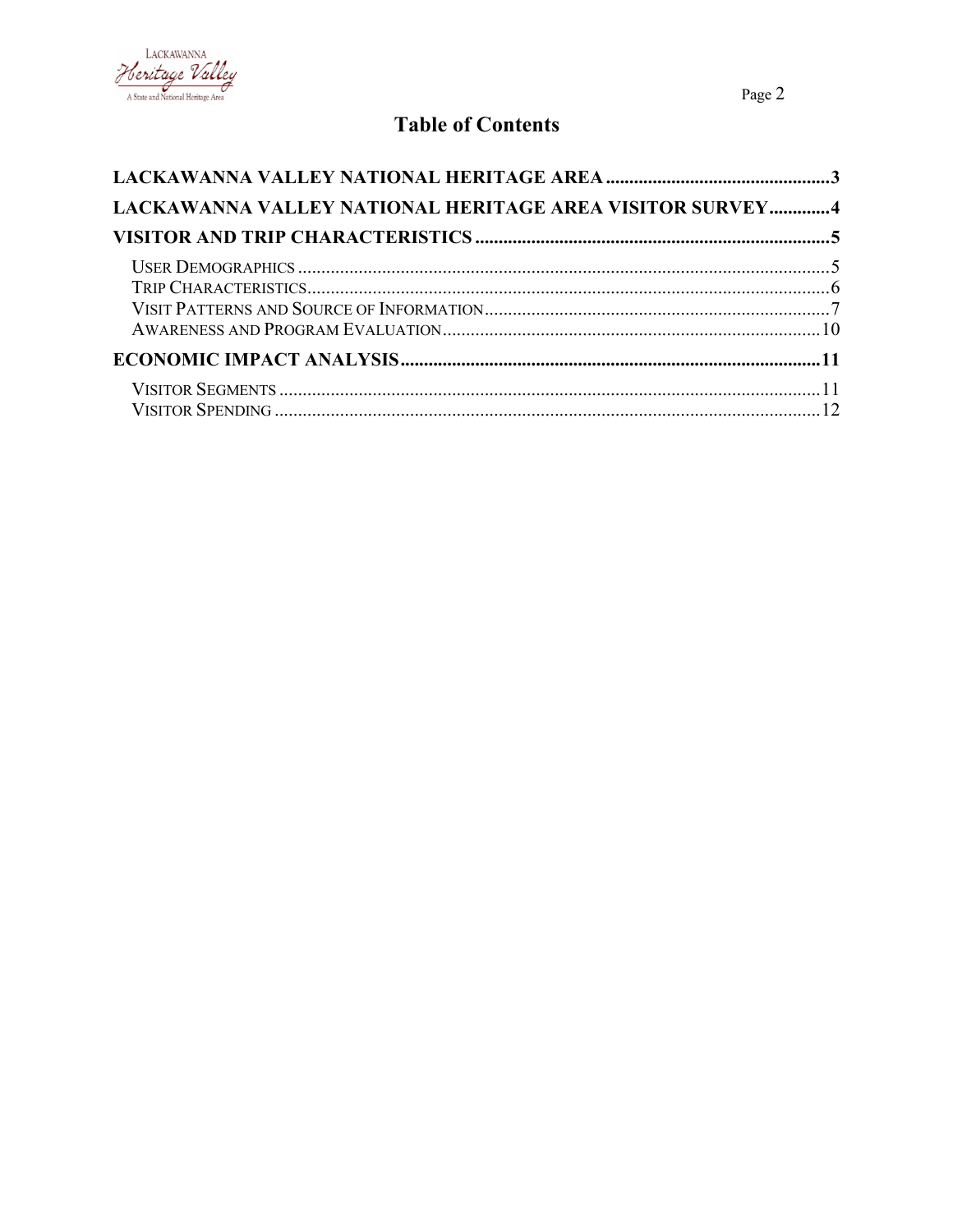



## **Lackawanna Valley National Heritage Area Visitor Survey and Economic Impact Analysis**

## **LACKAWANNA VALLEY NATIONAL HERITAGE AREA**

Lackawanna Valley National Heritage Area (LVNHA), established in 2000, conserves the industrial and anthracite heritages along the Lackawanna River in northeast Pennsylvania (Figure 1). This region has a rich culture and history of anthracite mining, which was once the world's largest anthracite field. LVNHA, administrated by the Lackawanna Heritage Valley Authority (LHVA), offers combination of trails, museums, and other visitor attractions in Scarnton / Lackawanna County area. LVNHA officially managed 64 National Register Properties, 2 National Historic Landmarks, and 3 National Nature Landmarks (National Park Service, 2002).



**Figure 1. Lackawanna Valley NHA, PA**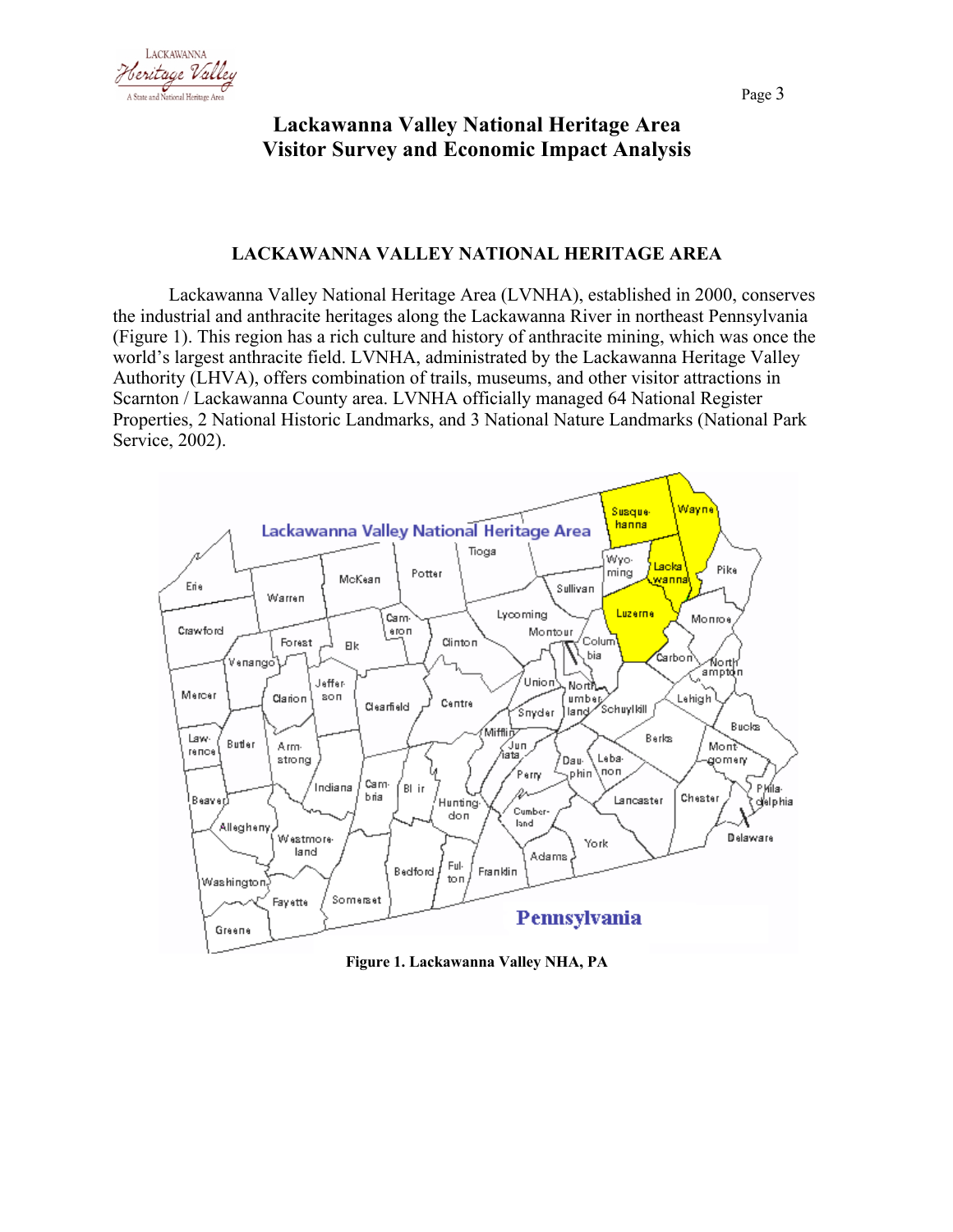

## **LACKAWANNA VALLEY NATIONAL HERITAGE AREA VISITOR SURVEY**

The Lackawanna Valley NHA visitor survey was conducted from July 21 to August 13, 2003. The survey was designed to gather information on awareness of the heritage area, visitation patterns to the communities, trip characteristics, spending, and demographics. The survey was administrated by the LVNHA staff who identify sampling locations and carried out data collection procedures. Technical assistances with the survey design and data analysis were provided by Michigan State University. General survey procedures are outlined in a guidebook being followed at several heritage areas (Stynes and Sun, 2003).

The visitor survey used a two-stage approach, contacting visitors at heritage sites where a short initial survey was conducted. One adult member of each party was interviewed. Subjects were then asked if they are willing to complete a more extensive mailback survey at the end of their trip. The mailback survey measured spending patterns, activities, evaluations of visitor experiences and more detailed trip information. Mailback surveys were sent to participants after they arrived back home.

The Lackawanna Valley NHA Visitor Survey collected 271 samples during the onsite interviews, and 121 of them (55%) agreed to participate in the post-trip mailback surveys. Fortynine mailback surveys were returned for an 18% response rate based on all on-site contacts or 39% for those who agreed to participate.

The report first summarizes the visitor characteristics and trip patterns based on visitor surveys. The spending profiles and the economic impact analysis followed.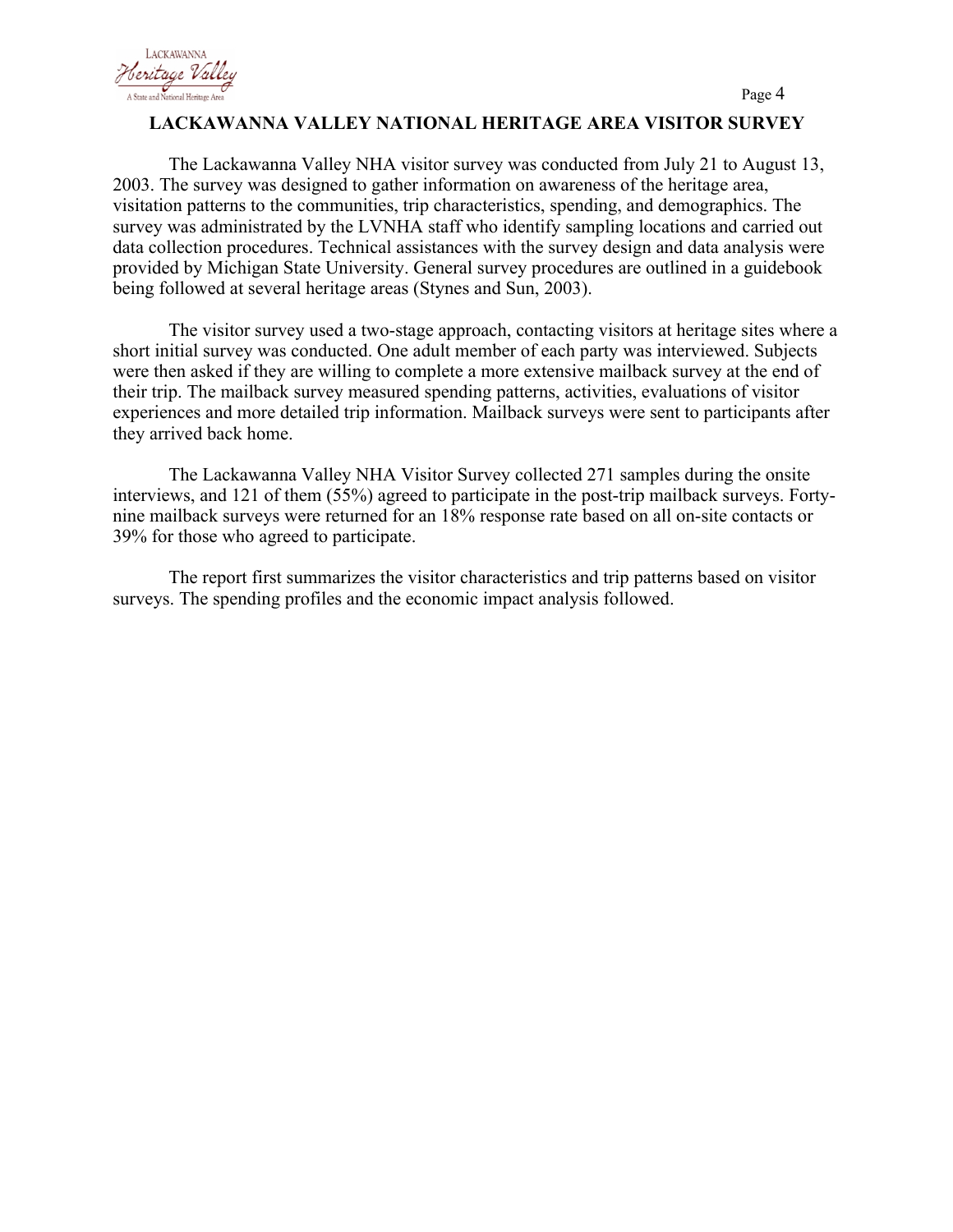

## **VISITOR AND TRIP CHARACTERISTICS**

## **User Demographics**

Forty-three percent of the sampled population have graduate degree and 44% have income around \$50,000-\$74,999 (Table 1). Sixty percent of visitors are from the state of Pennsylvania, fifty-nine percent aged above 59, and the majority is White/Caucasian.

| <b>Table 1. User Demographics</b> |         |                                         |         |
|-----------------------------------|---------|-----------------------------------------|---------|
| Attributes                        | Percent | Attributes                              | Percent |
| Racial/ ethnicity status          |         | <b>Places of Origins</b>                |         |
| White/Caucasian                   | 92%     | United States - Pennsylvania            | 62%     |
| Hispanic or Latino                | 4%      | United States - Other states            | 37%     |
| Asian                             | 2%      | Canada & Holland                        | $1\%$   |
| Other                             | 2%      | Total                                   | 100%    |
| Total                             | 100%    |                                         |         |
| Gender                            |         | Age                                     |         |
| Male                              | 39%     | <25                                     | 2%      |
| Female                            | 61%     | 36-45                                   | 18%     |
| Total                             | 100%    | $46 - 55$                               | 20%     |
| <b>Education</b>                  |         | 56-65                                   | 41      |
| Less than high school             | 14%     | $>65$                                   | 18%     |
| High school graduate              | 16%     | Total                                   | 100%    |
| Some college or 2-year degree     | 20%     | <b>Composition of household members</b> |         |
| 4-year undergraduate degree       | 6%      | Adults only $(18+)$                     | 74%     |
| Graduate degree                   | 43%     | Adults and children                     | 26%     |
| Total                             | 100%    | Total                                   | 100%    |
| <b>Household income</b>           |         | Adults in the household <sup>a</sup>    |         |
| $<$ \$20,000                      | 2%      | 18-25                                   | 6%      |
| \$20,000 - \$34,999               | 15%     | 26-59                                   | 71%     |
| \$35,000 - \$49,999               | 15%     | 60 or older                             | 59%     |
| \$50,000 - \$74,999               | 44%     | Children in the household <sup>a</sup>  |         |
| \$75,000 - \$99,999               | 5%      | $<$ 5                                   | 25%     |
| \$100,000 or more                 | 20%     | $6 - 12$                                | 83%     |
| Total                             | 100%    | $13 - 17$                               | 33%     |

a. Percentages do not sum to 100 because visitors could select more than one category.

Note. All demographic Information was obtained from the post-trip mailback survey (N=49).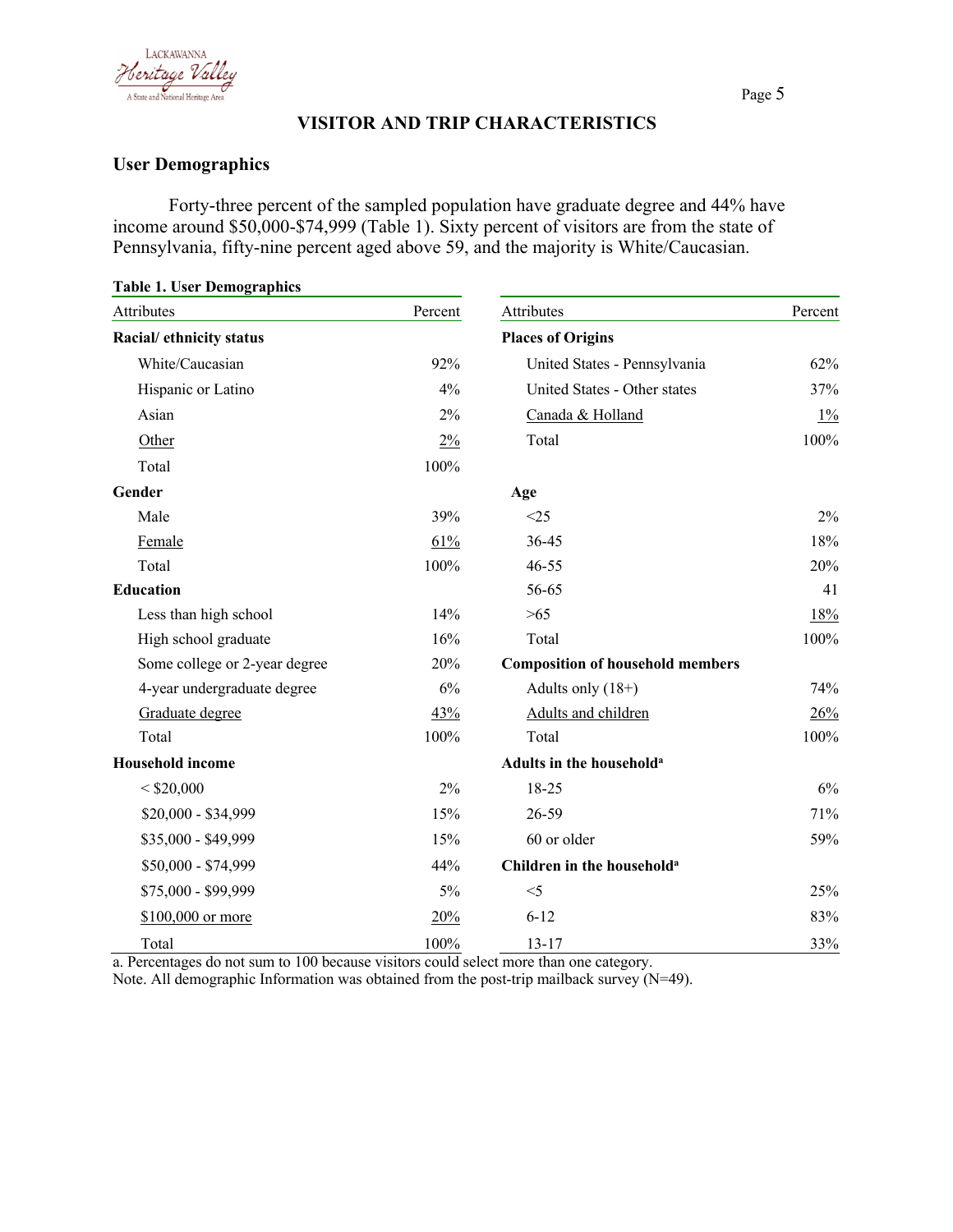

## **Trip Characteristics**

Around three fourth of sampled population had visited the Scranton/ Lackawanna County before, and the average visits in the previously 12 months was 7.2 times (Table 2). One third of visitors stayed overnight in the region, and the most citied lodging category was Hotel or Bed and Breakfast (B&B) (50%), followed by staying with friends and relatives (31%). The average length of stay was 4 hours for day trips, and 4.3 nights for overnight trips. Around half of the visitors have children on the trip. Average party size was 2.3 for adults and 2.0 for children.

|                | <b>Table 2. Trip Characteristics</b> |                                                          |                |                |                                     |                                                         |                |
|----------------|--------------------------------------|----------------------------------------------------------|----------------|----------------|-------------------------------------|---------------------------------------------------------|----------------|
|                |                                      | First trip to the Scranton/ Lackawanna County area       |                |                | Lodging type for overnight visitors |                                                         |                |
|                |                                      | Frequency                                                | Percent        |                |                                     | Frequency                                               | Percent        |
| N <sub>o</sub> |                                      | 195                                                      | 72             | Hotel or B&B   |                                     | 45                                                      | 50             |
| Yes            |                                      | $\frac{76}{9}$                                           | 28             | Campground     |                                     | 7                                                       | 8              |
| Total          |                                      | 271                                                      | 100            |                | Staying with friends                | 28                                                      | 31             |
|                |                                      |                                                          |                |                | Staying overnight outside           |                                                         |                |
|                |                                      |                                                          |                | of the area    |                                     | 10                                                      | 11             |
|                | Day trip vs. overnight trip          |                                                          |                | Total          |                                     | 90                                                      | 100            |
|                |                                      | Frequency                                                | Percent        |                |                                     |                                                         |                |
| Day trip       |                                      | 172                                                      | 66             |                |                                     |                                                         |                |
| Overnight trip |                                      | 90                                                       | 34             |                | Composition of travel party         |                                                         |                |
| Total          |                                      | 262                                                      | 100            |                |                                     | Frequency                                               | Percent        |
|                |                                      |                                                          |                | Adults only    |                                     | 159                                                     | 59             |
|                |                                      |                                                          |                | With children  |                                     | 112                                                     | 41             |
|                | Length of stay in the region         |                                                          |                | Total          |                                     | 271                                                     | 100            |
| Hours          | Percent                              | <b>Nights</b>                                            | Percent        |                |                                     |                                                         |                |
| $\mathbf{1}$   | 7                                    | 1                                                        | 21             |                |                                     | Distribution of adults and children in the travel party |                |
| $\overline{2}$ | 19                                   | $\overline{c}$                                           | 26             | <b>Adults</b>  |                                     | Children                                                |                |
| 3              | 20                                   | 3                                                        | 14             |                | Percent                             |                                                         | Percent        |
| 4              | 18                                   | 4                                                        | 8              | $\mathbf{1}$   | 20                                  | $\mathbf{1}$                                            | 37             |
| 5              | 12                                   | 5                                                        | 11             | $\overline{c}$ | 53                                  | $\overline{c}$                                          | 40             |
| 6              | 10                                   | 6                                                        | $\overline{2}$ | 3              | 15                                  | 3                                                       | 15             |
| 7              | 2                                    | 7                                                        | 10             | 4              | 8                                   | 4                                                       | $\overline{4}$ |
| $8\,$          | 10                                   | 10                                                       | $\overline{c}$ | 5              | 1                                   | 5                                                       | 3              |
| $9+$           | $\overline{2}$                       | $11+$                                                    | $\overline{5}$ | 6              | 0                                   | $6\overline{6}$                                         | $\overline{1}$ |
| Total          | 100                                  | Total                                                    | 100            | 7              | 0                                   | Total                                                   | 100            |
| N              | 153                                  | N                                                        | 90             | $8+$           | 1                                   | N                                                       | 112            |
|                |                                      |                                                          |                | Total          | 100                                 |                                                         |                |
| Average        | 4.08                                 | Average                                                  | 4.32           | N              | 271                                 |                                                         |                |
|                |                                      | Note. The average nights stayed in the local area is 3.1 |                |                |                                     |                                                         |                |
|                |                                      | if cases with length of stay longer than 8 are excluded. |                | Average        | 2.3                                 | Average                                                 | 2.0            |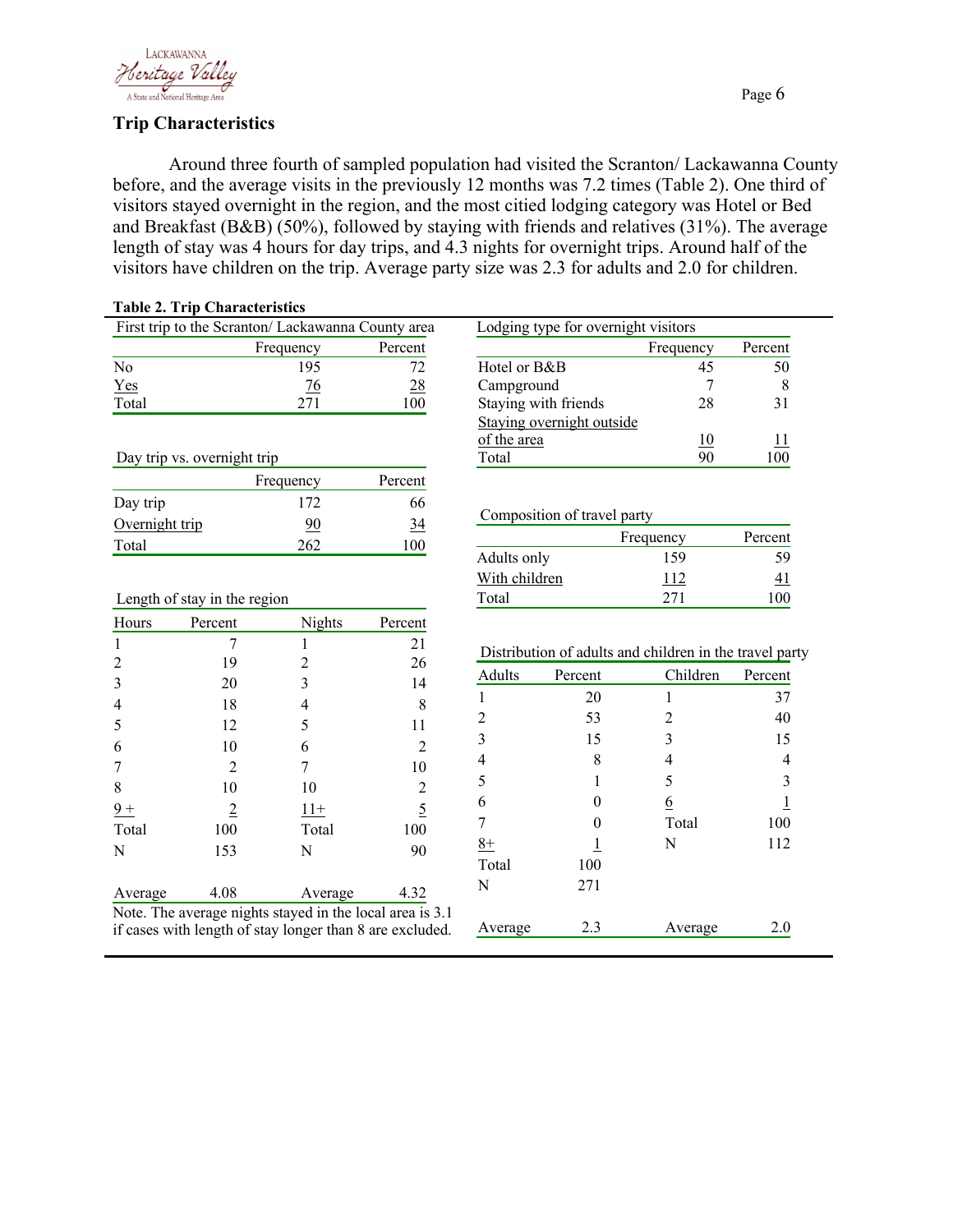

### **Visit Patterns and Source of Information**

The most visited site on the trip was Lackawanna County Stadium (38%), followed by Coal Mine Tour (36%); attractions that were most aware of were Steamtown and Coal Mine Tour (66%). Visitors, in average, visited 2.3 attractions on the trip. Two thirds of visitors indicated the listed attractions were their primary reason for visiting. Fifteen percent of visitors attended a special event in the region. The most cited sources of information from which visitors first learned about the Lackawanna Valley NHA and Scranton were newspaper/magazines and word of month, respectively.

|    | Attractions that were aware of and visit on this trip |          |           |
|----|-------------------------------------------------------|----------|-----------|
|    |                                                       |          | Visit on  |
|    | Attractions                                           | Aware of | this trip |
|    | Steamtown                                             | 66%      | 35%       |
| 2. | Coal Mine Tour                                        | 65%      | 36%       |
| 3. | Anthracite Heritage                                   |          |           |
|    | Museum                                                | 57%      | 25%       |
| 4. | Lackawanna County                                     |          |           |
|    | Stadium                                               | 57%      | 38%       |
| 5. | Visitors Center                                       | 49%      | 20%       |
| 6. | Trolley Station and                                   |          |           |
|    | Museum                                                | 48%      | 30%       |
| 7. | <b>Everhart Museum</b>                                | 44%      | 8%        |
| 8. | Cultural Center                                       | 42%      | $7\%$     |
| 9. | Iron Furnaces                                         | 42%      | 21%       |

#### **Table 3. Visit Patterns and Source of Information**

|       | Frequency | Percent   |
|-------|-----------|-----------|
| No    |           | 85        |
| Yes   |           | <u>15</u> |
| Total | 48        | 100       |

Did you visit the Lackawanna Heritage Valley to

Events included Ballgame  $(n=2)$ , entertain company  $(n=1)$ , Pocono Blues Festival (n=1), and Trolley/Mine (n=1).

Source of Information from which visitors first learned about the Lackawanna Heritage Valley Area (LVHA) and Scranton

| Sources                  | <b>LHVA</b> | Scranton |
|--------------------------|-------------|----------|
| Newspaper or magazine    | 28%         | 17%      |
| Friends or word of mouth | 26%         | 30%      |
| Other                    | 25%         | 32%      |
| Internet                 | 17%         | 11%      |
| Brochure or newsletter   | 17%         | 15%      |
| State/Regional tourism   |             |          |
| information              | 13%         | 17%      |
| Billboard or road sign   | 11%         | 13%      |
| Radio or TV              | 6%          | 9%       |

Note. Information was obtained from the post-trip survey. Percentages do not equal 100 because visitors could report multiple categories.

| Was one or more of these attractions the primary |  |
|--------------------------------------------------|--|
| reason for your trip to this area?               |  |

|            | Frequency | Percent   |
|------------|-----------|-----------|
| No         | 98        |           |
| <u>Yes</u> | 168       | <u>ს;</u> |
| Total      | 266       |           |

Information was obtained from the post-trip survey.

#### Total attractions visited on the trip

|                                 | OnsiteMailback |     |  |
|---------------------------------|----------------|-----|--|
|                                 | Survey survey  |     |  |
| Attractions visited on the trip | 2.3            | 2.9 |  |
|                                 | 269            | 45  |  |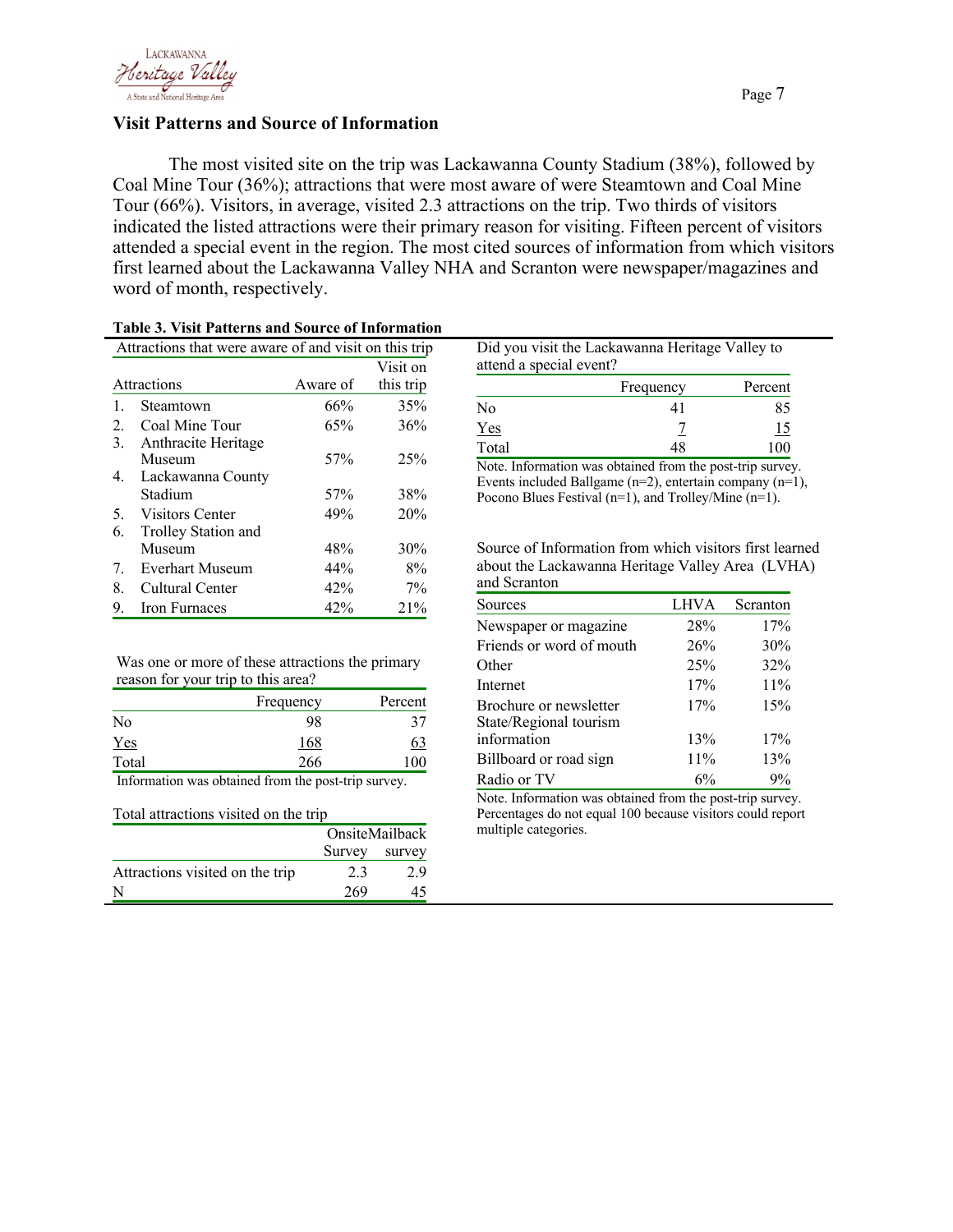



**Figure 2. Comparison of Attractions that were aware of and visit on this trip**



**Figure 3. Attractions Visited on This Trip**

Information was obtained from the post-trip survey. Other attractions that respondents have visited are: Archbald Pothole, Barons baseball, Camel Beach, Honesdale Train Museum, Lahey Family fun Park, Nay Aug Park, Lackawanna State Park, Radisson, Mcdade park, Rickett's Glen, Hickory run and Blues Festival Train ride.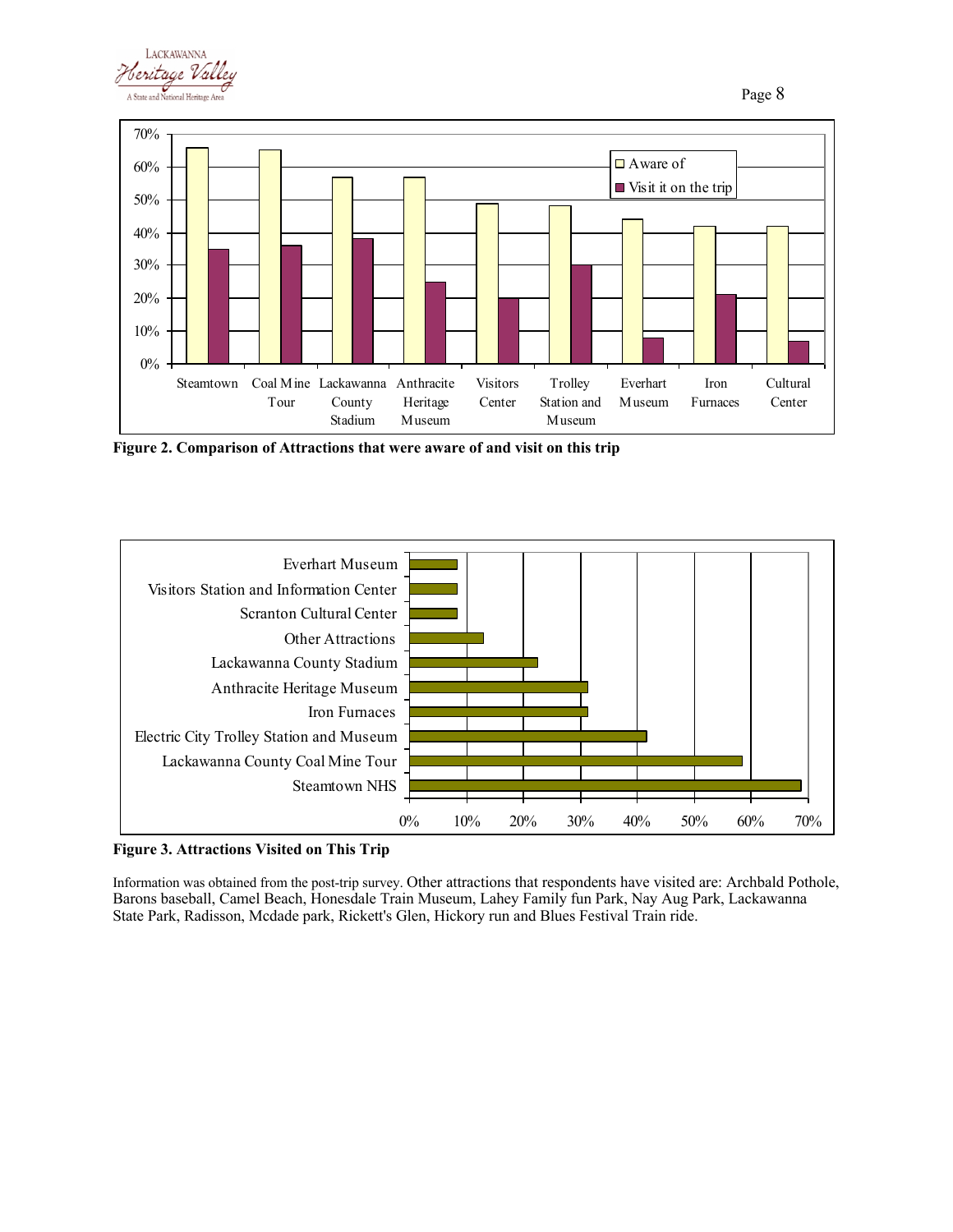



**Figure 4. Sources of Information from Which Visitors First Learned About the LVNHA and Scranton** Information was obtained from the post-trip survey.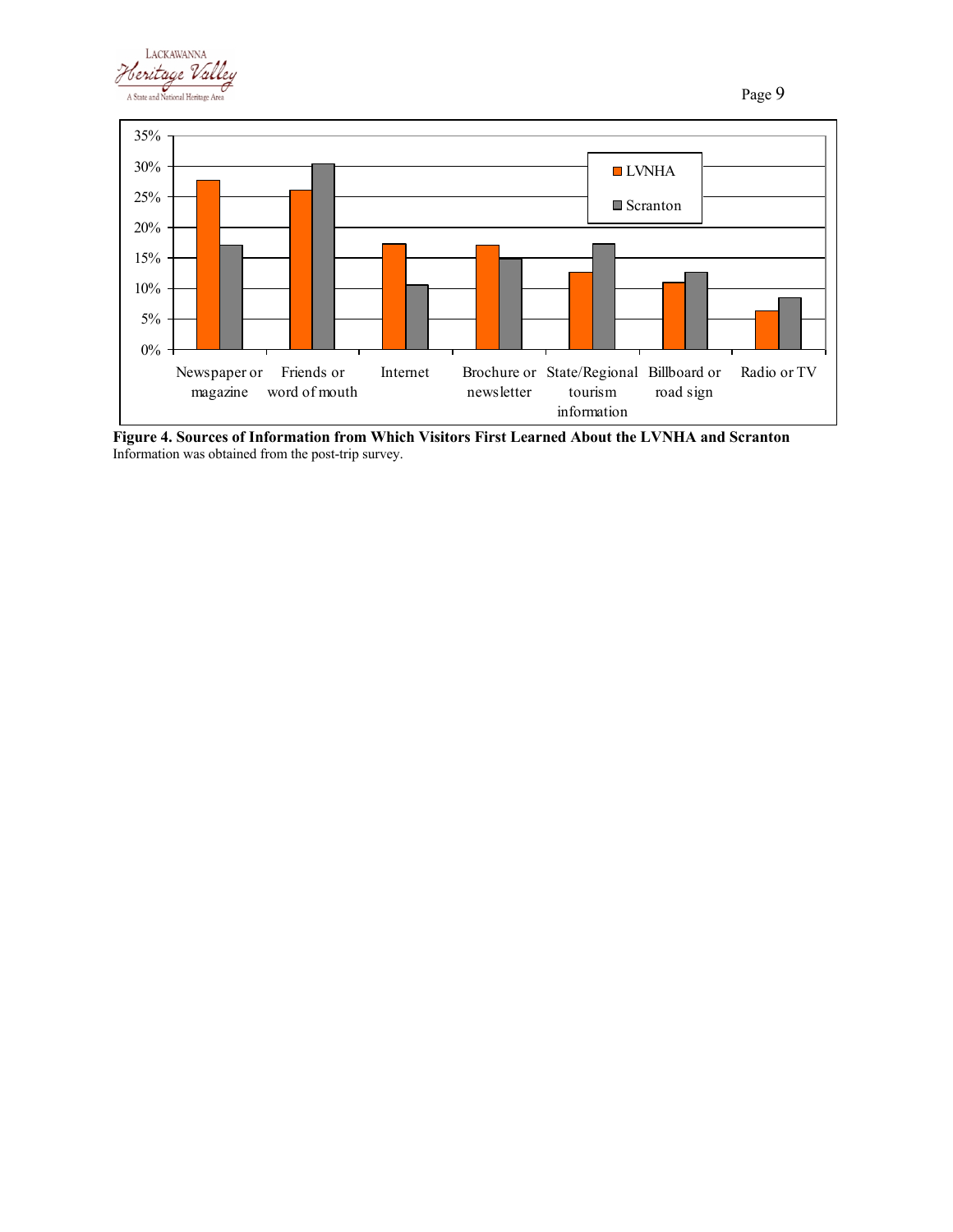

## **Awareness and Program Evaluation**

Thirty-seven percent of visitors were very familiar with LVNHA and 31 percent were somewhat familiar (Table 4). Fifty-seven percent of visitors indicated LVNHA was their primary purpose of the trip and 24% reported LVNHA was a side trip or stop. "Tours" and "Parking" were the two most satisfied program/service in LVNHA; around 90% of visitor rated those as "Excellent" or "Good". Shopping opportunities and restaurant/foods are the two least satisfied services.

|            |                 | Primary purpose of this trip                                 |    |     |
|------------|-----------------|--------------------------------------------------------------|----|-----|
| N          | Pct             |                                                              | N  | Pct |
|            |                 | Specifically to visit LVNHA                                  | 26 | 57  |
|            |                 | LVNHA was a side trip or stop                                | 11 | 24  |
|            |                 | Visiting friends or relatives                                |    | 15  |
|            |                 | Business or combined                                         |    |     |
| <u> 14</u> |                 | business/pleasure trip                                       |    |     |
| 270        | 100             | Total                                                        | 46 | 100 |
|            | 100<br>85<br>71 | Familiarity with the Lackawanna Valley NHA<br>37<br>31<br>26 |    |     |

## **Table 4. Awareness and Trip Purposes**

## **Table 5. Ratings of Visitor Experiences at the Lackawanna Valley NHA**

| Attributes                | Excellent | Good | Average | Poor Very poor |       | Don't know | Average |  |
|---------------------------|-----------|------|---------|----------------|-------|------------|---------|--|
| Tours                     | 43%       | 39%  | $4\%$   | $0\%$          | $0\%$ | 13%        | 1.55    |  |
| Parking                   | 46%       | 50%  | $4\%$   | $0\%$          | $0\%$ | $0\%$      | 1.58    |  |
| Exhibits                  | 43%       | 43%  | 7%      | $0\%$          | $0\%$ | 7%         | 1.61    |  |
| Hospitality               | 43%       | 37%  | 15%     | $0\%$          | $0\%$ | $4\%$      | 1.70    |  |
| Accessibility of facility | 18%       | 29%  | $4\%$   | $0\%$          | $0\%$ | 49%        | 1.74    |  |
| Restrooms                 | 30%       | 55%  | 13%     | $0\%$          | $0\%$ | $2\%$      | 1.83    |  |
| Maps                      | 33%       | 35%  | 15%     | $2\%$          | $0\%$ | 15%        | 1.85    |  |
| Signage                   | 33%       | 42%  | 15%     | $2\%$          | $2\%$ | 6%         | 1.91    |  |
| Shopping opportunities    | 14%       | 47%  | 16%     | $0\%$          | $0\%$ | 23%        | 2.03    |  |
| Restaurants/Food          | 16%       | 40%  | 24%     | $2\%$          | $0\%$ | 18%        | 2.16    |  |

Note. 1 equals "excellent"; 5 equals "very poor". Mean value close to 1 implies a very good quality.



**Figure 5. Evaluation Scores for Service/Program in the Lackawanna Valley NHA** Information was obtained from the post-trip survey.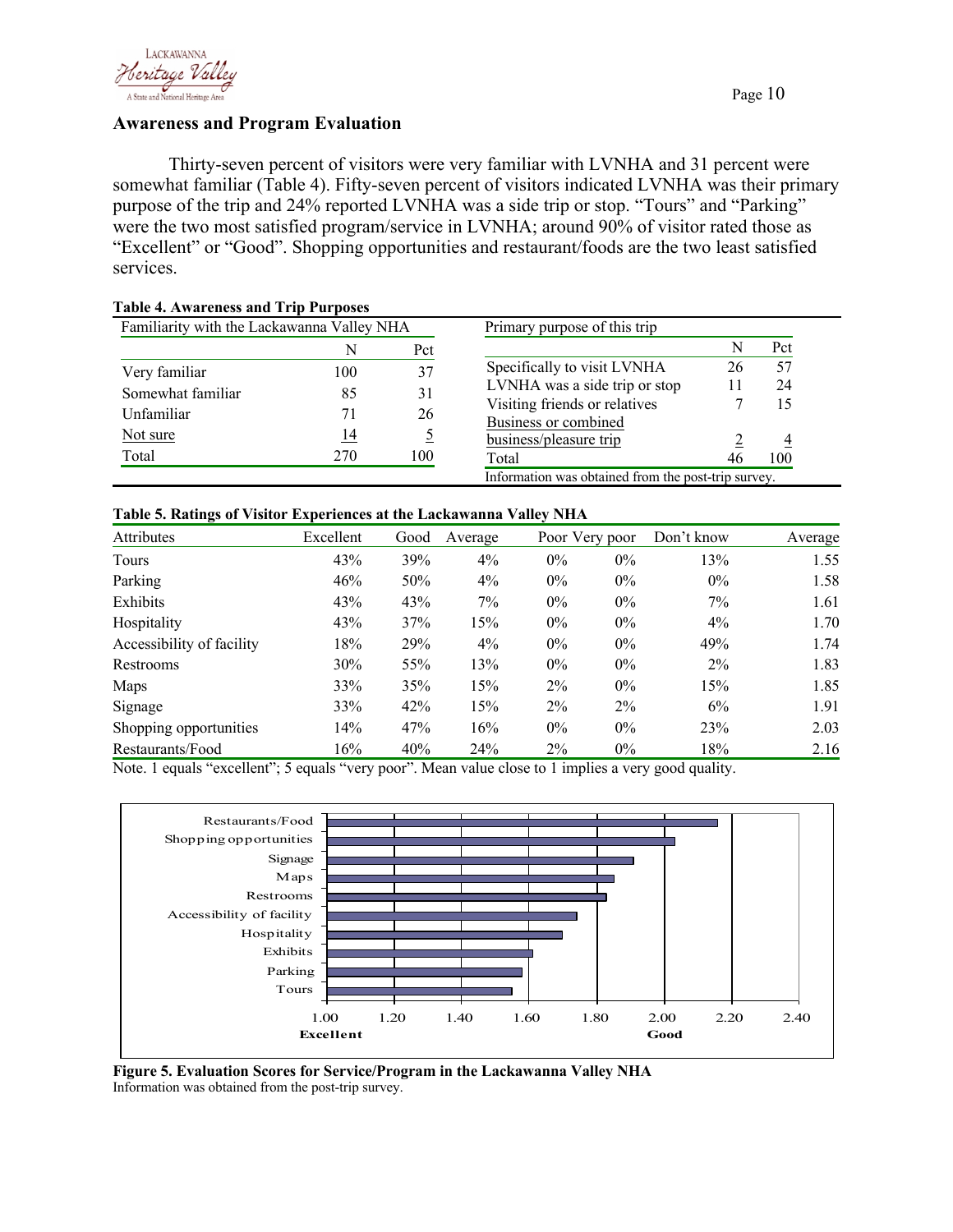

## **ECONOMIC IMPACT ANALYSIS**

The economic impacts of heritage visitors are estimated as:

## **Economic Impacts = Number of Visits \* Spending per Visit \* Multipliers**

These parameters were provided from different sources.

Visitation: (use 1000 party trips?). Steamtown NHA reported 114,855 recreation visits in 2003.

Spending per visit: The spending profile was estimated from the LVNHA visitor survey, which itemize the trip expenses into eight individual categories.

Multipliers: Multiplies were provided from the Money Generation Model 2 (MGM2) small metro default multipliers. A whole set of multipliers are listed on the appendix.

## **Visitor Segments**

In order to reliably estimate spending and economic impacts, visitors must be segmented into trip types that help explain spending patterns. Four segments were formed from data gathered in the onsite survey:

| <b>Local-day trip:</b> Day visitors who reside in the region. Day visitors with three digit ZIP-   |
|----------------------------------------------------------------------------------------------------|
| code of 127 and 183~188 are included in this category.                                             |
| Non-local day trips: Day visitors from outside the region and not staying overnight in             |
| the area. This includes visitors on extended trips who spend part of a                             |
| day visiting the area.                                                                             |
| <b>Hotel:</b> Overnight visitors staying in hotels, motels, or bed and breakfast establishments in |
| the region.                                                                                        |
| <b>Other OVN:</b> Other overnight visitors including campers and visitors staying with friends     |
| or relatives in the region.                                                                        |

Segment shares estimated from the on-site survey are: 42% local visitors, 28% day trips from outside the region, 18% hotel and 12% other overnight trips (Table 6). The average length of stay was 2.3 nights for hotel visitors and 4.0 nights for other overnight vistiors. The average party size is around 2.9 persons.

|                           | Local-day | Non-local day |       |           |
|---------------------------|-----------|---------------|-------|-----------|
| Lodging segment           | visitor   | visitor       | Hotel | Other OVN |
| Party size                | 2.93      | 3.06          | 2.83  | 2.68      |
| Length of stay            | 1.00      | 1.00          | 2.27  | 3.96      |
| Total visited attractions | 2.1       | 2.1           | 2.7   | 2.7       |
| N                         | 107       | 73            | 45    | 32        |
| Pct                       | 42%       | 28%           | 18%   | 12%       |

**Table 6. Trip Characteristics by Lodging Segments**

Note. Cases with party sizes larger than 8 ( $N=6$ ) or lengths of stay longer than a week ( $N=6$ ) are excluded in the computation.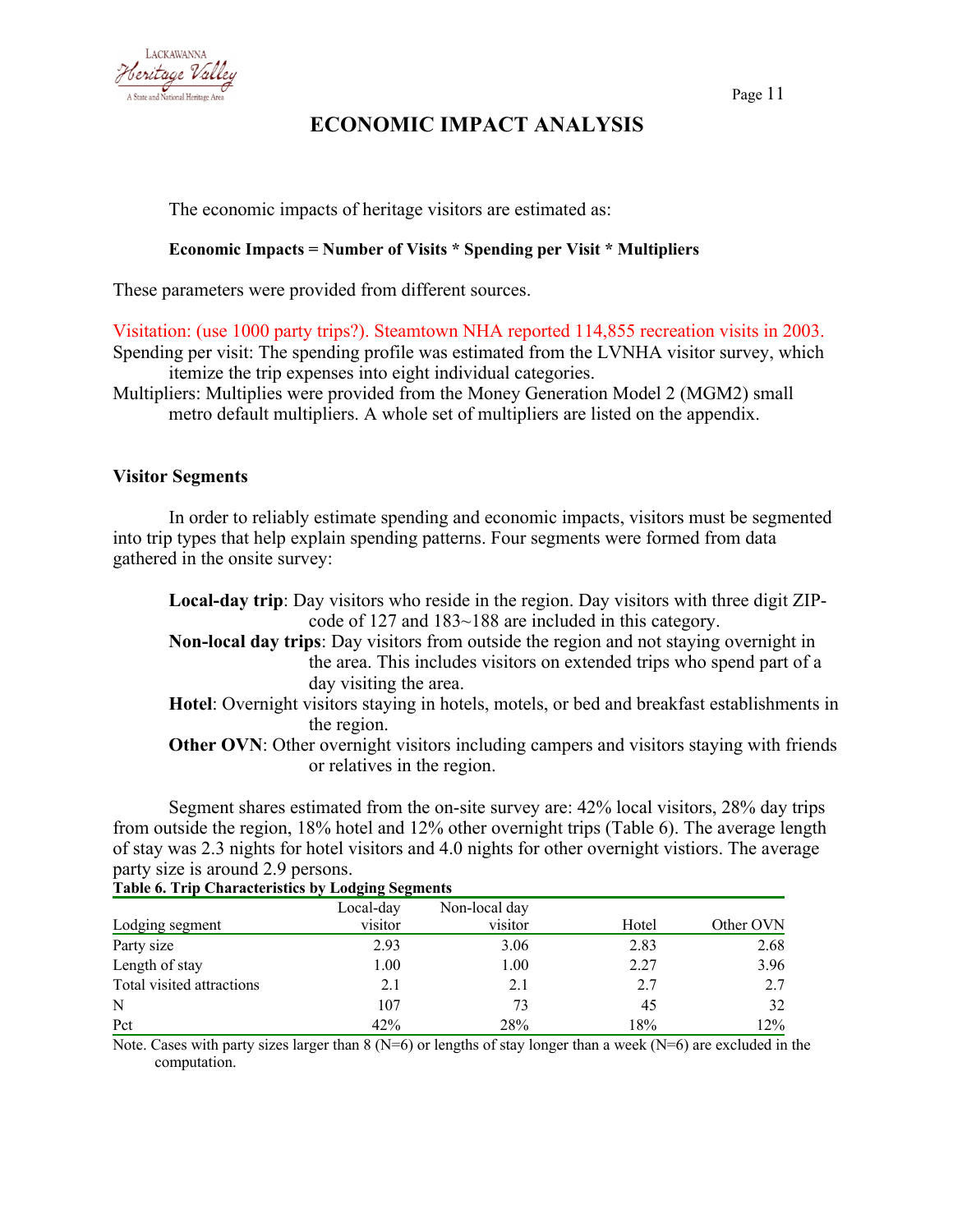

### **Visitor Spending**

The LVNHA survey measured spending by visitors within the Scranton/Lackawanna County area on their trip. Spending was measured for the entire travel party and then converted from per party trip spending to per party day/night spending using visitors' lengths of stay. Distinct spending profiles are estimated for each of the three visitor trip segments.

Visitors on day trips spent about \$50 on their trip while overnight visitors staying in hotels, motels or B&B's spent \$446 for a two night stay, or about \$223 per night with a nightly room rate of \$96. Other overnight visitors spend around \$56 per day, in which are mainly the visitors staying with friends and relatives (Table 7).

| Category                                    | Day visitor | Hotel  | Other OVN |
|---------------------------------------------|-------------|--------|-----------|
| Party trip spending (\$)                    |             |        |           |
| Motel, hotel cabin or B&B                   | 0.00        | 191.20 | 0.00      |
| Camping fees                                | 0.00        | 0.00   | 10.71     |
| Restaurants & bars                          | 8.04        | 119.00 | 56.81     |
| Groceries, take-out food/drinks             | 1.25        | 0.00   | 23.33     |
| Gas $&$ oil                                 | 8.50        | 25.50  | 15.24     |
| Local transportation                        | 0.17        | 5.90   | 1.76      |
| Admissions & fees                           | 18.08       | 55.40  | 37.45     |
| Souvenirs and other expenses                | 14.08       | 48.50  | 36.90     |
| Total                                       | 50.13       | 445.50 | 182.21    |
| Party day spending (\$)                     |             |        |           |
| Motel, hotel cabin or B&B                   | 0.00        | 95.60  | 0.00      |
| Camping fees                                | 0.00        | 0.00   | 3.31      |
| Restaurants & bars                          | 8.04        | 59.50  | 17.54     |
| Groceries, take-out food/drinks             | 1.25        | 0.00   | 7.21      |
| Gas & oil                                   | 8.50        | 12.75  | 4.71      |
| Local transportation                        | 0.17        | 2.95   | 0.54      |
| Admissions & fees                           | 18.08       | 27.70  | 11.57     |
| Souvenirs and other expenses                | 14.08       | 24.25  | 11.40     |
| Total                                       | 50.13       | 222.75 | 56.27     |
| Number of cases                             | 12          | 10     | 21        |
| Standard error of mean (party day spending) | 13.61       | 33.53  | 16.34     |
| Percent error                               | 27%         | 15%    | 29%       |

## **Table 7. Spending Profiles of Visitor Spending to LVNHA, 2003 (Spending per party per day)**

Information was obtained from the post-trip survey.

Spending averages estimated in LVNHA survey are subject to sampling errors of 15- 30%. Due to small samples within each visitor segment, the LVNHA spending profiles for specific trip type segments are modified based on the profiles from the Michigan Museum visitor survey, which included similar types of sites and destination areas, and are based on a substantial large sample size<sup>1</sup>. Day trip spending for LVNHA was differentiated based on local and non-

<sup>&</sup>lt;sup>1</sup> The spending profile of Michigan Museum Study was based on 1,280 cases.